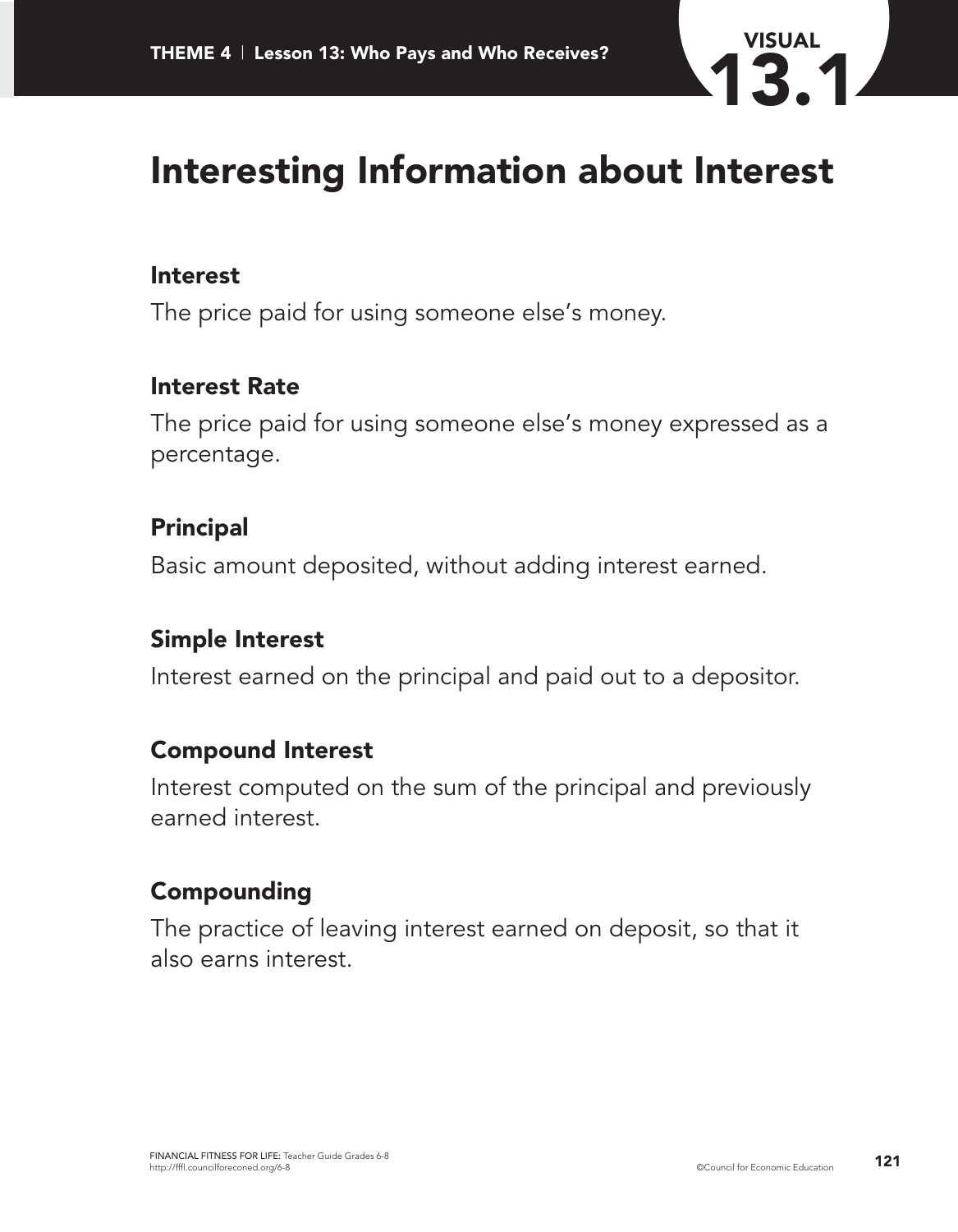

## **Simple Interest**

| A                       | B                                                       | $\mathsf{C}$               | D                                         | Е.                                | F                                                        | G                            |
|-------------------------|---------------------------------------------------------|----------------------------|-------------------------------------------|-----------------------------------|----------------------------------------------------------|------------------------------|
| <b>Deposit</b><br>Cycle | <b>Beginning</b><br><b>Balance (from</b><br>previous G) | <b>Deposited</b><br>Amount | <b>New</b><br><b>Balance</b><br>$(B + C)$ | <b>Rate of</b><br><b>Interest</b> | <b>Interest Earned</b><br>and paid out<br>$(D \times E)$ | <b>Ending</b><br>Balance (D) |
|                         | 0                                                       | 10                         | 10                                        | 20%                               | 2                                                        | 10                           |
| $\overline{2}$          |                                                         | 10                         |                                           | 20%                               |                                                          |                              |
| 3                       |                                                         | 10                         |                                           | 20%                               |                                                          |                              |
| 4                       |                                                         | 10                         |                                           | 20%                               |                                                          |                              |
| 5                       |                                                         | 10                         |                                           | 20%                               |                                                          |                              |
| 6                       |                                                         | 10                         |                                           | 20%                               |                                                          |                              |
| Total                   |                                                         |                            |                                           |                                   |                                                          |                              |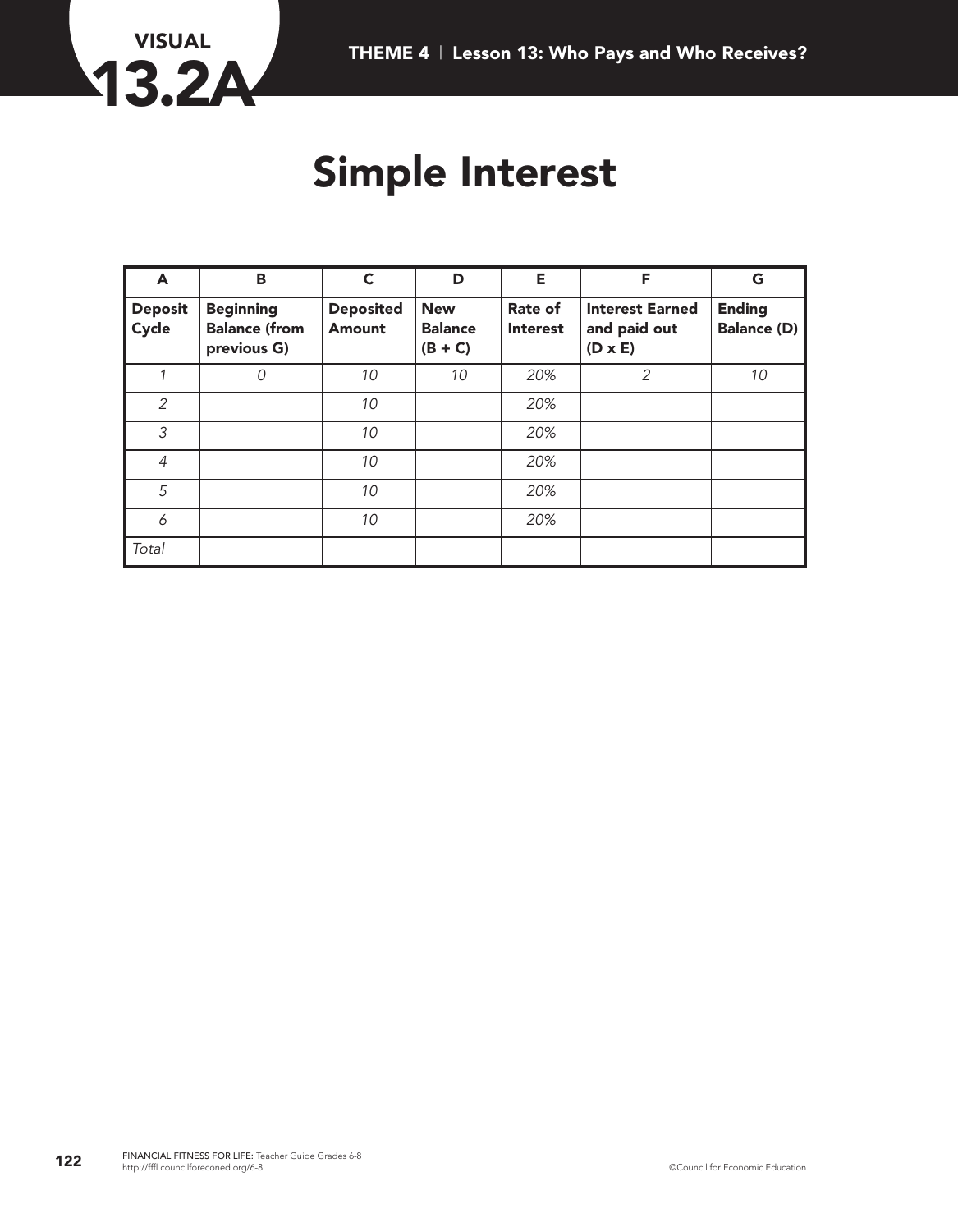

# **Compound Interest**

| A                       | B                                                       | C                          | D                                         | Е                                 | F                                                        | G                                            |
|-------------------------|---------------------------------------------------------|----------------------------|-------------------------------------------|-----------------------------------|----------------------------------------------------------|----------------------------------------------|
| <b>Deposit</b><br>Cycle | <b>Beginning</b><br><b>Balance (from</b><br>previous G) | <b>Deposited</b><br>Amount | <b>New</b><br><b>Balance</b><br>$(B + C)$ | <b>Rate of</b><br><b>Interest</b> | <b>Interest Earned</b><br>and paid out<br>$(D \times E)$ | <b>Ending</b><br><b>Balance</b><br>$(F + D)$ |
|                         | 0                                                       | 10                         | 10                                        | 20%                               | 2                                                        | 12                                           |
| $\overline{2}$          |                                                         | 10                         |                                           | 20%                               |                                                          |                                              |
| 3                       |                                                         | 10                         |                                           | 20%                               |                                                          |                                              |
| $\overline{4}$          |                                                         | 10                         |                                           | 20%                               |                                                          |                                              |
| 5                       |                                                         | 10                         |                                           | 20%                               |                                                          |                                              |
| 6                       |                                                         | 10                         |                                           | 20%                               |                                                          |                                              |
| Total                   |                                                         |                            |                                           |                                   |                                                          |                                              |

Round decimals to the closest whole number.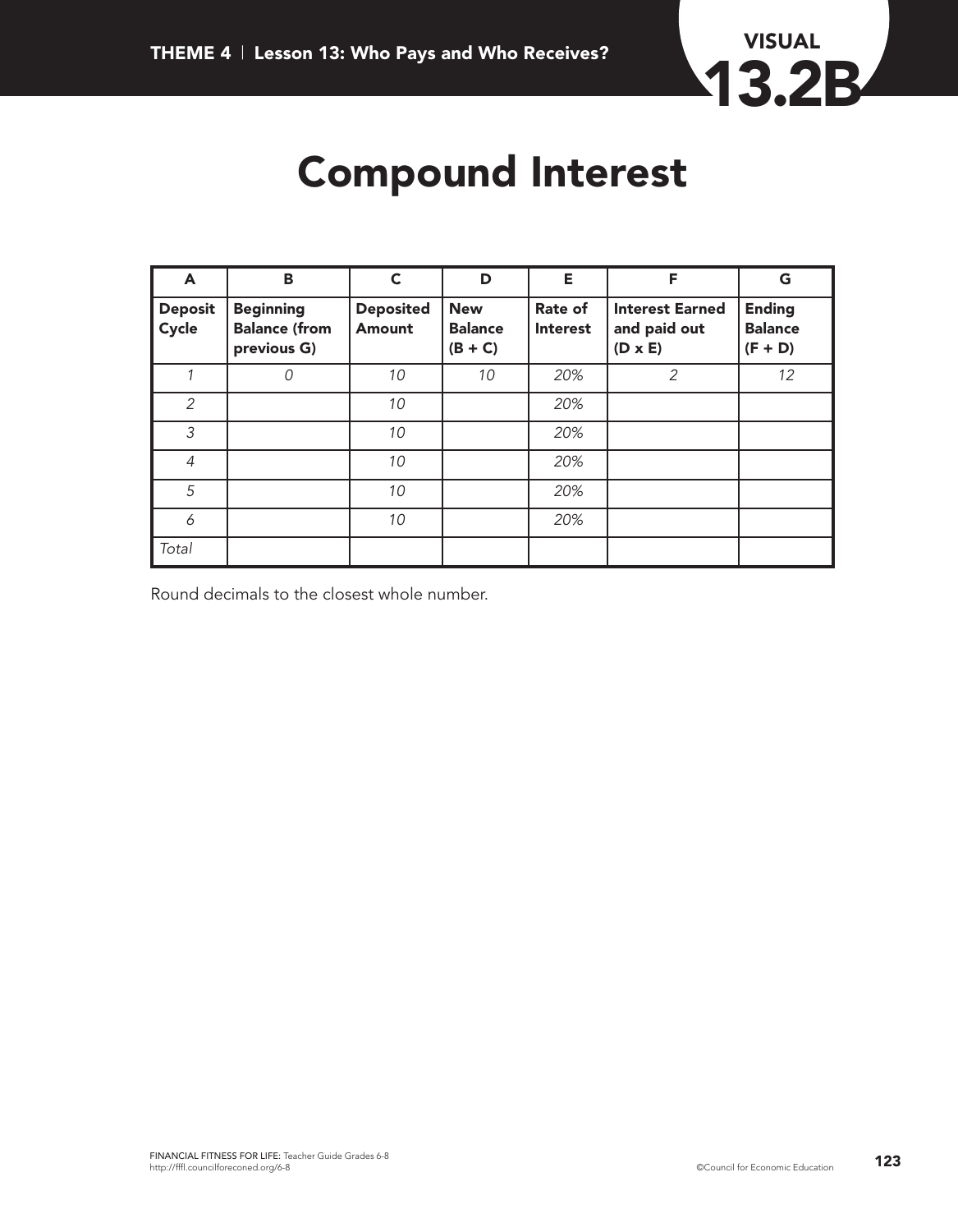

### **Answers to Exercise 13.1A Simple Interest**

| A                       | B                                                       | C                                 | D                                         | Е                          | F                                                        | G                                   |
|-------------------------|---------------------------------------------------------|-----------------------------------|-------------------------------------------|----------------------------|----------------------------------------------------------|-------------------------------------|
| <b>Deposit</b><br>Cycle | <b>Beginning</b><br><b>Balance (from</b><br>previous G) | <b>Deposited</b><br><b>Amount</b> | <b>New</b><br><b>Balance</b><br>$(B + C)$ | Rate of<br><b>Interest</b> | <b>Interest Earned</b><br>and paid out<br>$(D \times E)$ | <b>Ending</b><br><b>Balance (D)</b> |
|                         | 0                                                       | 10                                | 10                                        | 20%                        | 2                                                        | 10                                  |
| $\overline{2}$          | 10                                                      | 10                                | 20                                        | 20%                        | 4                                                        | 20                                  |
| 3                       | 20                                                      | 10                                | 30                                        | 20%                        | 6                                                        | 30                                  |
| $\overline{4}$          | 30                                                      | 10                                | 40                                        | 20%                        | 8                                                        | 40                                  |
| 5                       | 40                                                      | 10                                | 50                                        | 20%                        | 10                                                       | 50                                  |
| 6                       | 50                                                      | 10                                | 60                                        | 20%                        | 12                                                       | 60                                  |
| Total                   |                                                         | 60                                |                                           |                            | 42                                                       |                                     |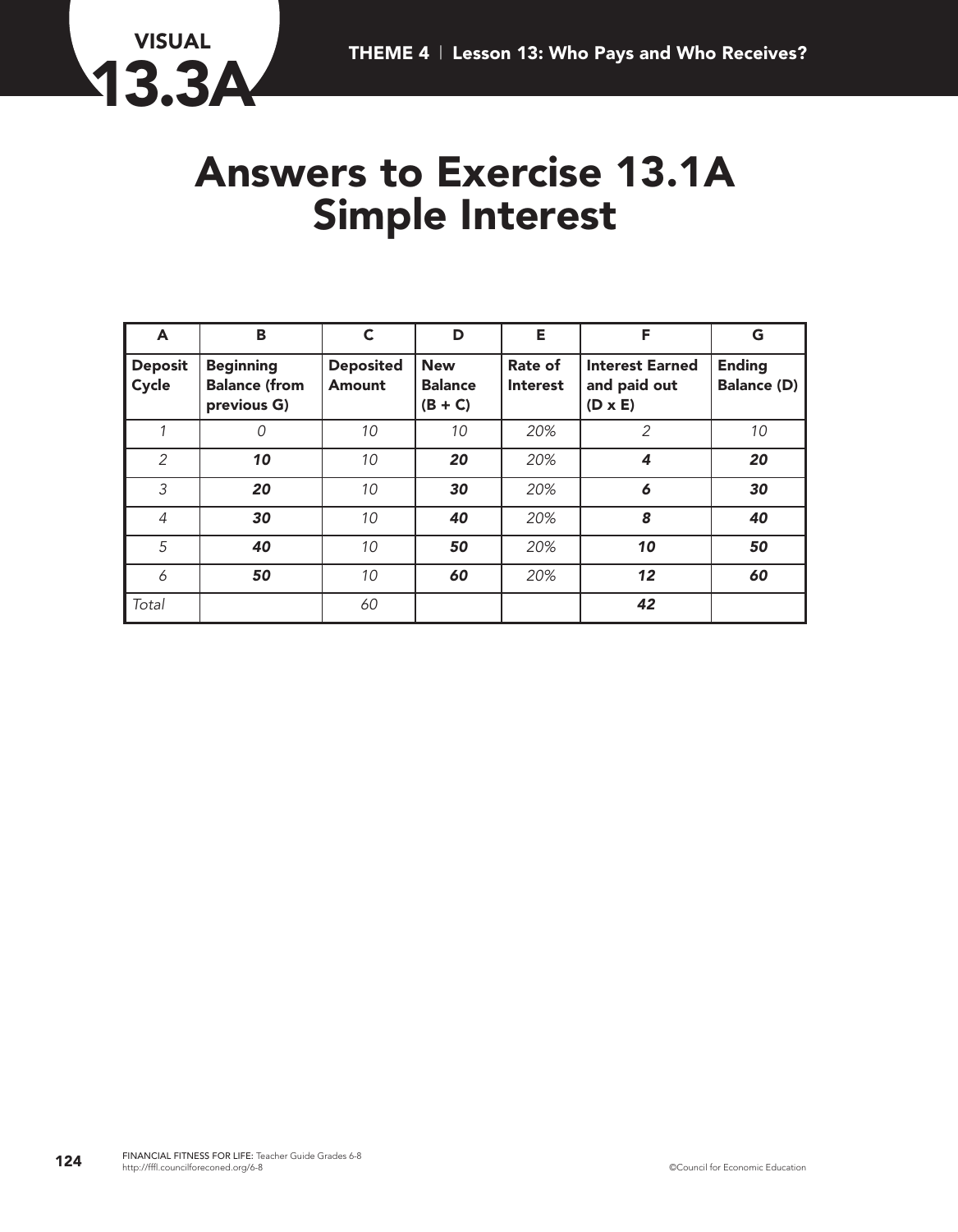

## **Answers to Exercise 13.1B Compound Interest**

| A                       | в                                                       | C                          | D                                         | Е                          | F                                                        | G                                            |
|-------------------------|---------------------------------------------------------|----------------------------|-------------------------------------------|----------------------------|----------------------------------------------------------|----------------------------------------------|
| <b>Deposit</b><br>Cycle | <b>Beginning</b><br><b>Balance (from</b><br>previous G) | <b>Deposited</b><br>Amount | <b>New</b><br><b>Balance</b><br>$(B + C)$ | Rate of<br><b>Interest</b> | <b>Interest Earned</b><br>and paid out<br>$(D \times E)$ | <b>Ending</b><br><b>Balance</b><br>$(F + D)$ |
|                         | 0                                                       | 10                         | 10                                        | 20%                        | 2                                                        | 12                                           |
| $\overline{2}$          | 12                                                      | 10                         | 22                                        | 20%                        | 4                                                        | 26                                           |
| 3                       | 26                                                      | 10                         | 36                                        | 20%                        | 7                                                        | 43                                           |
| $\overline{4}$          | 43                                                      | 10                         | 53                                        | 20%                        | 11                                                       | 64                                           |
| 5                       | 64                                                      | 10                         | 74                                        | 20%                        | 15                                                       | 89                                           |
| 6                       | 89                                                      | 10                         | 99                                        | 20%                        | 20                                                       | 119                                          |
| Total                   |                                                         | 60                         |                                           |                            | 59                                                       |                                              |

Round decimals to the closest whole number.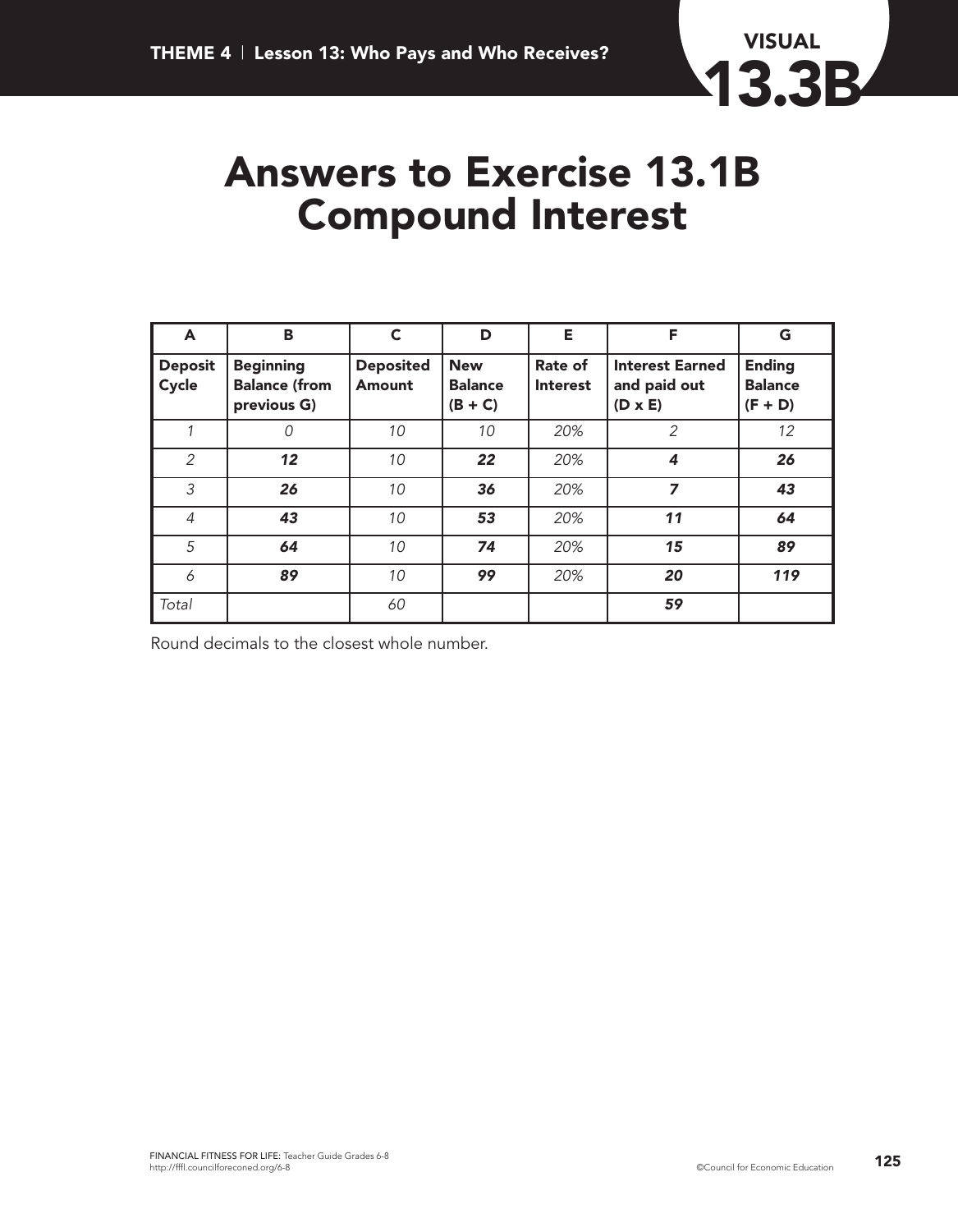

# **The Bank's Contribution**

| A                               | в                                                       | C                          | D                                                             | Е                          | F                                                                 | G                                            |
|---------------------------------|---------------------------------------------------------|----------------------------|---------------------------------------------------------------|----------------------------|-------------------------------------------------------------------|----------------------------------------------|
| <b>Deposit</b><br>$\vert$ Cycle | <b>Beginning</b><br><b>Balance (from</b><br>previous G) | <b>Deposited</b><br>Amount | <b>New</b><br><b>Balance</b><br>$(B + C)$ Rate<br>of Interest | Rate of<br><b>Interest</b> | <b>Interest Earned</b><br>and left in ac-<br>count $(D \times E)$ | <b>Ending</b><br><b>Balance</b><br>$(F + D)$ |
|                                 | $\Omega$                                                | 10                         | 10.00                                                         | 20%                        | 2.00                                                              | 12.00                                        |
| 2                               | 12.00                                                   | $\overline{0}$             | 12.00                                                         | 20%                        | 2.40                                                              | 14.40                                        |
| 3                               | 14.40                                                   | $\overline{0}$             | 14.40                                                         | 20%                        | 2.88                                                              | 17.28                                        |
| 4                               | 17.28                                                   | $\mathbf 0$                | 17.28                                                         | 20%                        | 3.46                                                              | 20.74                                        |
| 5                               | 20.74                                                   | $\overline{0}$             | 20.74                                                         | 20%                        | 4.15                                                              | 24.89                                        |
| 6                               | 24.89                                                   | 0                          | 24.89                                                         | 20%                        | 4.98                                                              | 29.87                                        |
| $\sf I$ Total                   |                                                         | 10                         |                                                               |                            | 19.87                                                             | 29.87                                        |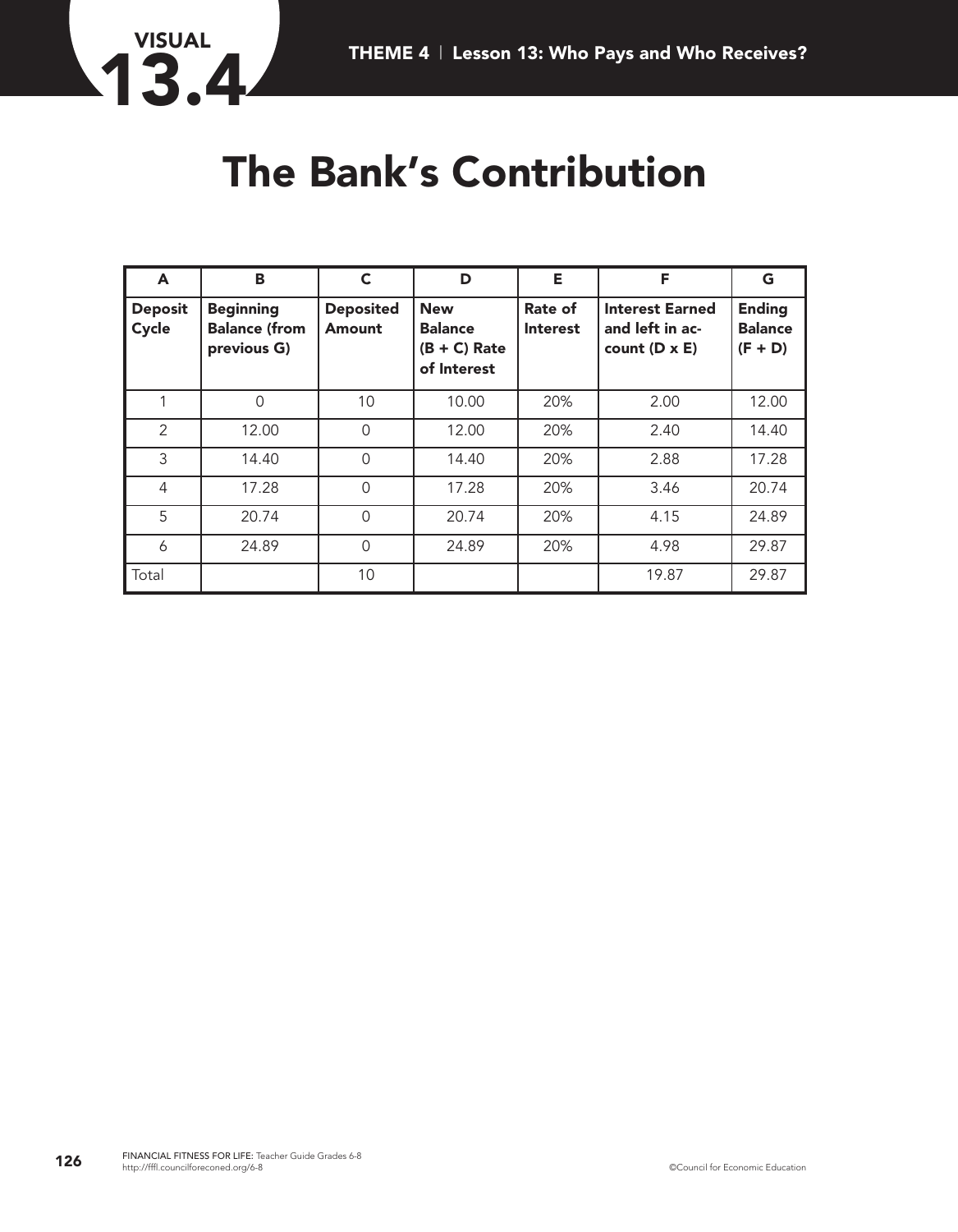

### **Factors That Affect How Money Grows**

- Amount of money left on deposit
- Interest rate
- Length of time money is left on deposit